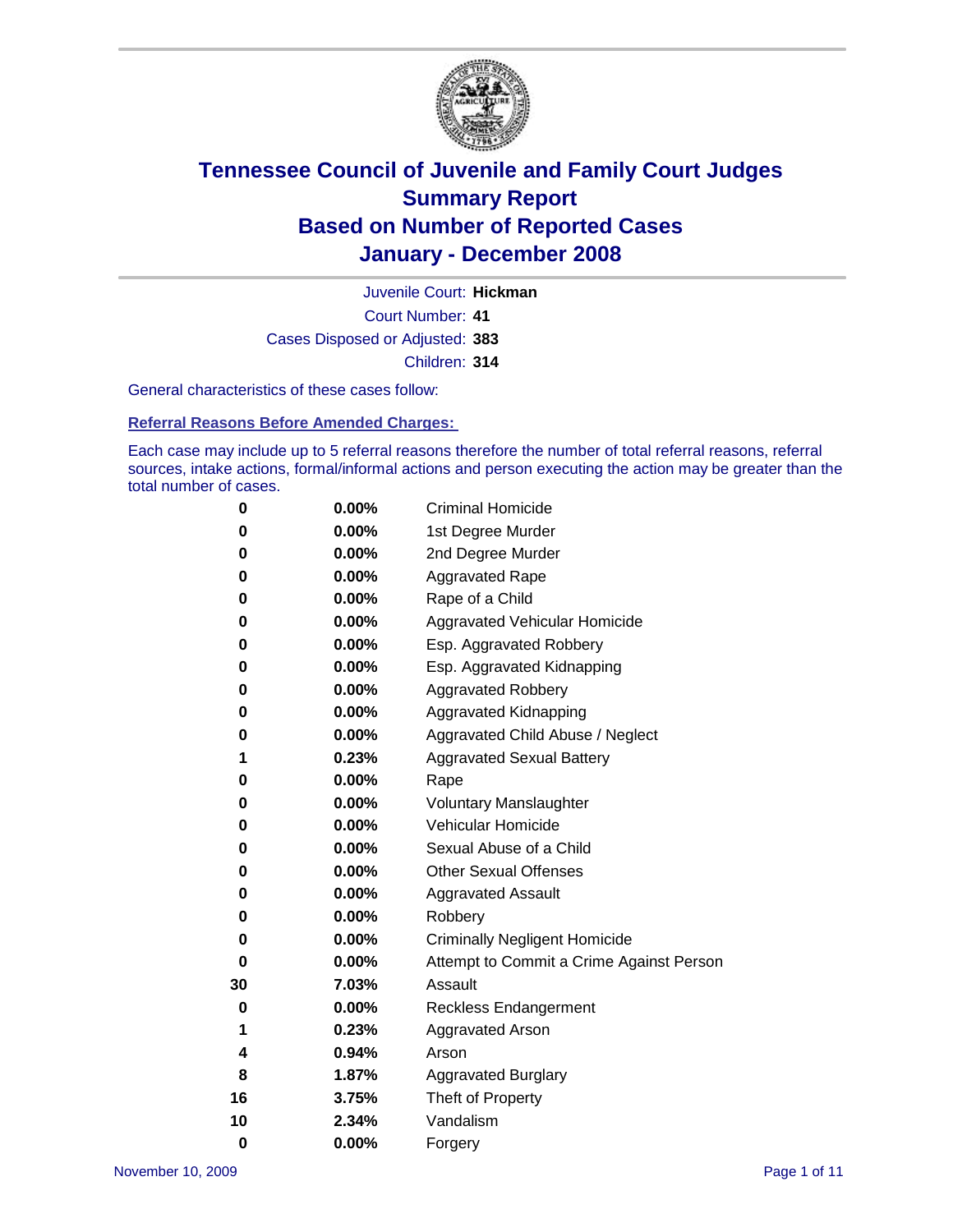

Court Number: **41** Juvenile Court: **Hickman** Cases Disposed or Adjusted: **383** Children: **314**

#### **Referral Reasons Before Amended Charges:**

Each case may include up to 5 referral reasons therefore the number of total referral reasons, referral sources, intake actions, formal/informal actions and person executing the action may be greater than the total number of cases.

| 0  | 0.00% | <b>Worthless Checks</b>                                     |
|----|-------|-------------------------------------------------------------|
| 0  | 0.00% | Illegal Possession / Fraudulent Use of Credit / Debit Cards |
| 2  | 0.47% | <b>Burglary</b>                                             |
| 1  | 0.23% | Unauthorized Use of a Vehicle                               |
| 0  | 0.00% | <b>Cruelty to Animals</b>                                   |
| 1  | 0.23% | Sale of Controlled Substances                               |
| 14 | 3.28% | <b>Other Drug Offenses</b>                                  |
| 9  | 2.11% | <b>Possession of Controlled Substances</b>                  |
| 0  | 0.00% | <b>Criminal Attempt</b>                                     |
| 1  | 0.23% | Carrying Weapons on School Property                         |
| 1  | 0.23% | Unlawful Carrying / Possession of a Weapon                  |
| 1  | 0.23% | <b>Evading Arrest</b>                                       |
| 0  | 0.00% | Escape                                                      |
| 1  | 0.23% | Driving Under Influence (DUI)                               |
| 5  | 1.17% | Possession / Consumption of Alcohol                         |
| 0  | 0.00% | Resisting Stop, Frisk, Halt, Arrest or Search               |
| 0  | 0.00% | <b>Aggravated Criminal Trespass</b>                         |
| 1  | 0.23% | Harassment                                                  |
| 0  | 0.00% | Failure to Appear                                           |
| 0  | 0.00% | Filing a False Police Report                                |
| 0  | 0.00% | Criminal Impersonation                                      |
| 9  | 2.11% | <b>Disorderly Conduct</b>                                   |
| 1  | 0.23% | <b>Criminal Trespass</b>                                    |
| 0  | 0.00% | <b>Public Intoxication</b>                                  |
| 0  | 0.00% | Gambling                                                    |
| 18 | 4.22% | <b>Traffic</b>                                              |
| 0  | 0.00% | Local Ordinances                                            |
| 0  | 0.00% | Violation of Wildlife Regulations                           |
| 0  | 0.00% | Contempt of Court                                           |
| 5  | 1.17% | Violation of Probation                                      |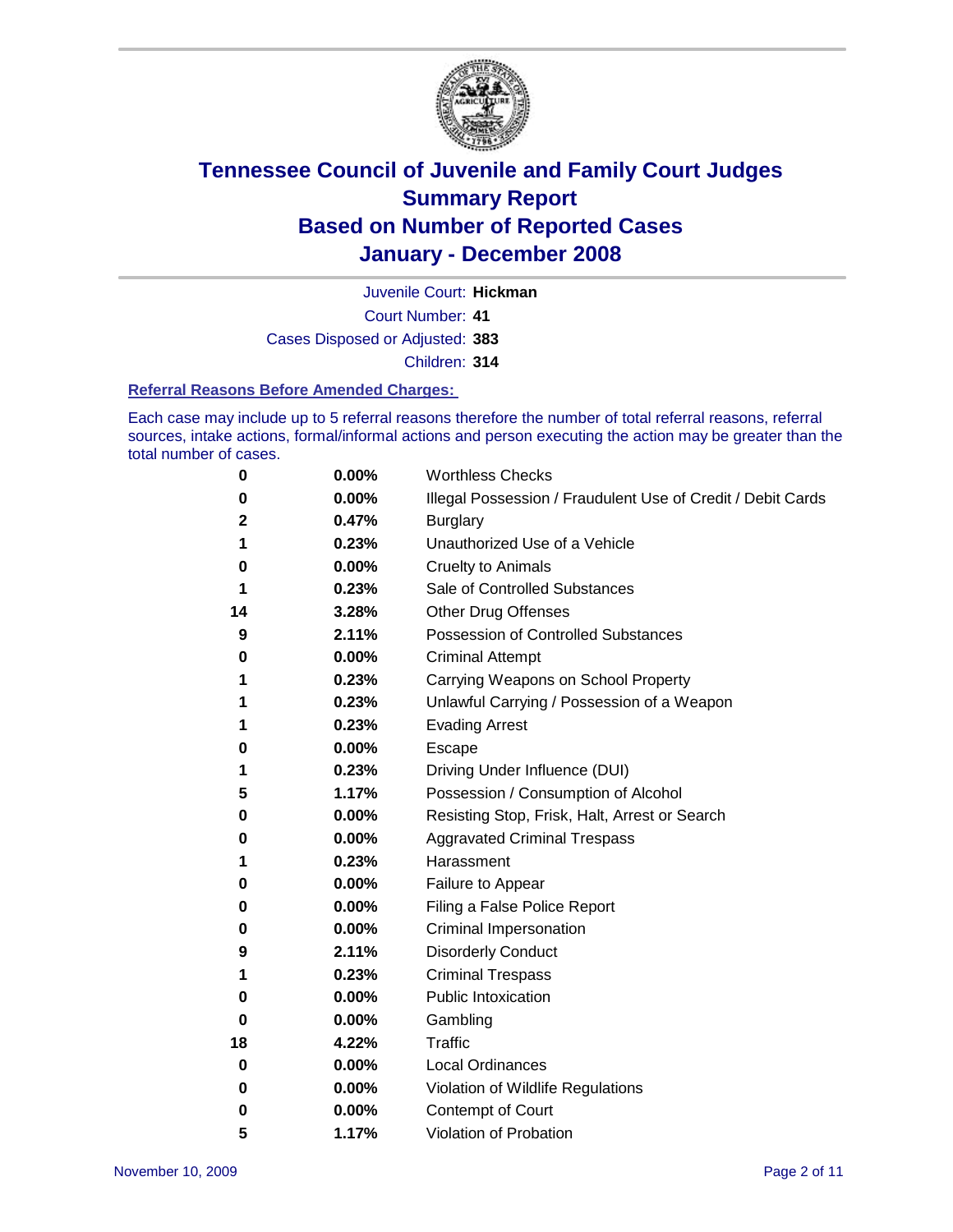

Court Number: **41** Juvenile Court: **Hickman** Cases Disposed or Adjusted: **383** Children: **314**

#### **Referral Reasons Before Amended Charges:**

Each case may include up to 5 referral reasons therefore the number of total referral reasons, referral sources, intake actions, formal/informal actions and person executing the action may be greater than the total number of cases.

| 427 | 100.00% | <b>Total Referrals</b>                |
|-----|---------|---------------------------------------|
| 26  | 6.09%   | Other                                 |
| 0   | 0.00%   | <b>Consent to Marry</b>               |
| 0   | 0.00%   | <b>Request for Medical Treatment</b>  |
| 102 | 23.89%  | Child Support                         |
| 1   | 0.23%   | Paternity / Legitimation              |
| 5   | 1.17%   | Visitation                            |
| 15  | 3.51%   | Custody                               |
| 0   | 0.00%   | <b>Foster Care Review</b>             |
| 31  | 7.26%   | <b>Administrative Review</b>          |
| 0   | 0.00%   | <b>Judicial Review</b>                |
| 0   | 0.00%   | Violation of Informal Adjustment      |
| 0   | 0.00%   | Violation of Pretrial Diversion       |
| 3   | 0.70%   | <b>Termination of Parental Rights</b> |
| 34  | 7.96%   | Dependency / Neglect                  |
| 0   | 0.00%   | <b>Physically Abused Child</b>        |
| 0   | 0.00%   | <b>Sexually Abused Child</b>          |
| 0   | 0.00%   | Violation of Curfew                   |
| 3   | 0.70%   | Violation of a Valid Court Order      |
| 0   | 0.00%   | Possession of Tobacco Products        |
| 0   | 0.00%   | Out-of-State Runaway                  |
| 9   | 2.11%   | In-State Runaway                      |
| 19  | 4.45%   | Truancy                               |
| 39  | 9.13%   | Unruly Behavior                       |
| 0   | 0.00%   | Violation of Aftercare                |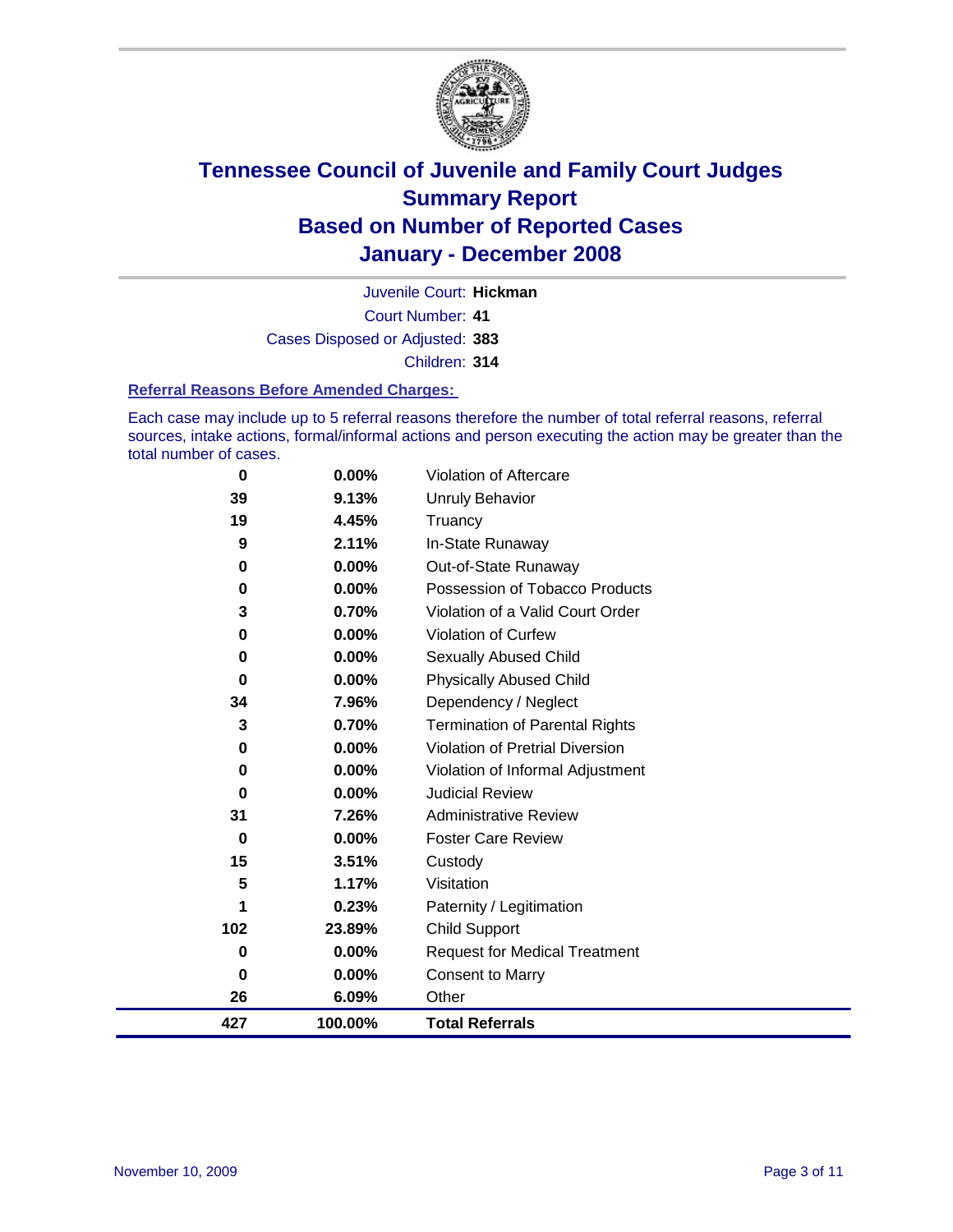

|                            |                                 | Juvenile Court: Hickman           |  |  |  |  |
|----------------------------|---------------------------------|-----------------------------------|--|--|--|--|
|                            | <b>Court Number: 41</b>         |                                   |  |  |  |  |
|                            | Cases Disposed or Adjusted: 383 |                                   |  |  |  |  |
|                            |                                 | Children: 314                     |  |  |  |  |
| <b>Referral Sources: 1</b> |                                 |                                   |  |  |  |  |
| 79                         | 18.50%                          | Law Enforcement                   |  |  |  |  |
| 65                         | 15.22%                          | Parents                           |  |  |  |  |
| 8                          | 1.87%                           | <b>Relatives</b>                  |  |  |  |  |
| $\mathbf{2}$               | 0.47%                           | Self                              |  |  |  |  |
| 79                         | 18.50%                          | School                            |  |  |  |  |
| $\mathbf{2}$               | 0.47%                           | CSA                               |  |  |  |  |
| 37                         | 8.67%                           | <b>DCS</b>                        |  |  |  |  |
| 105                        | 24.59%                          | <b>Other State Department</b>     |  |  |  |  |
| 0                          | $0.00\%$                        | <b>District Attorney's Office</b> |  |  |  |  |
| 8                          | 1.87%                           | <b>Court Staff</b>                |  |  |  |  |

# **0.23%** Other **100.00% Total Referral Sources**

 **0.00%** Social Agency **0.00%** Other Court

**0.23%** Child & Parent

 **0.00%** Hospital **0.00%** Unknown

#### **Age of Child at Referral: 2**

| 1<br>0 | 0.32%<br>$0.00\%$ | Ages 19 and Over<br>Unknown |  |
|--------|-------------------|-----------------------------|--|
|        |                   |                             |  |
|        |                   |                             |  |
|        |                   | Ages 17 through 18          |  |
| 73     | 23.25%            | Ages 15 through 16          |  |
| 60     | 19.11%            | Ages 13 through 14          |  |
| 25     | 7.96%             | Ages 11 through 12          |  |
| 107    | 34.08%            | Ages 10 and Under           |  |
|        |                   | 48<br>15.29%                |  |

**9.37%** Victim

<sup>1</sup> If different than number of Referral Reasons (427), verify accuracy of your court's data.

<sup>2</sup> One child could be counted in multiple categories, verify accuracy of your court's data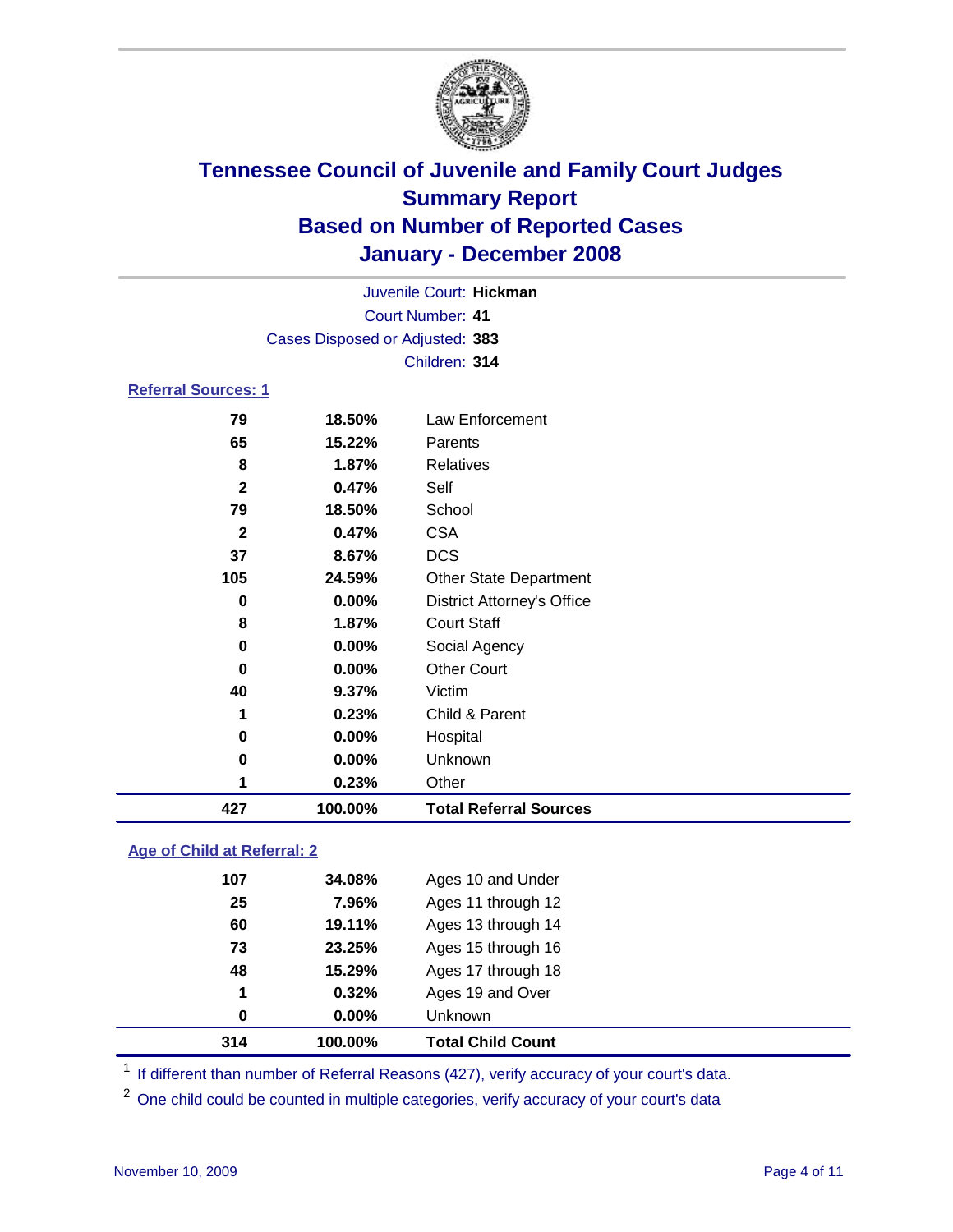

| Juvenile Court: Hickman                 |                                 |                          |  |  |
|-----------------------------------------|---------------------------------|--------------------------|--|--|
| Court Number: 41                        |                                 |                          |  |  |
|                                         | Cases Disposed or Adjusted: 383 |                          |  |  |
|                                         |                                 | Children: 314            |  |  |
| Sex of Child: 1                         |                                 |                          |  |  |
| 181                                     | 57.64%                          | Male                     |  |  |
| 133                                     | 42.36%                          | Female                   |  |  |
| $\bf{0}$                                | 0.00%                           | Unknown                  |  |  |
| 314                                     | 100.00%                         | <b>Total Child Count</b> |  |  |
| <b>Race of Child: 1</b>                 |                                 |                          |  |  |
| 296                                     | 94.27%                          | White                    |  |  |
| 13                                      | 4.14%                           | African American         |  |  |
| 0                                       | 0.00%                           | Native American          |  |  |
| 1                                       | 0.32%                           | Asian                    |  |  |
| 4                                       | 1.27%                           | Mixed                    |  |  |
| $\bf{0}$                                | 0.00%                           | Unknown                  |  |  |
| 314                                     | 100.00%                         | <b>Total Child Count</b> |  |  |
| <b>Hispanic Origin: 1</b>               |                                 |                          |  |  |
| 4                                       | 1.27%                           | Yes                      |  |  |
| 310                                     | 98.73%                          | <b>No</b>                |  |  |
| $\mathbf 0$                             | 0.00%                           | Unknown                  |  |  |
| 314                                     | 100.00%                         | <b>Total Child Count</b> |  |  |
| <b>School Enrollment of Children: 1</b> |                                 |                          |  |  |
| 257                                     | 81.85%                          | Yes                      |  |  |
| 53                                      | 16.88%                          | No                       |  |  |
| 4                                       | 1.27%                           | Unknown                  |  |  |
| 314                                     | 100.00%                         | <b>Total Child Count</b> |  |  |

One child could be counted in multiple categories, verify accuracy of your court's data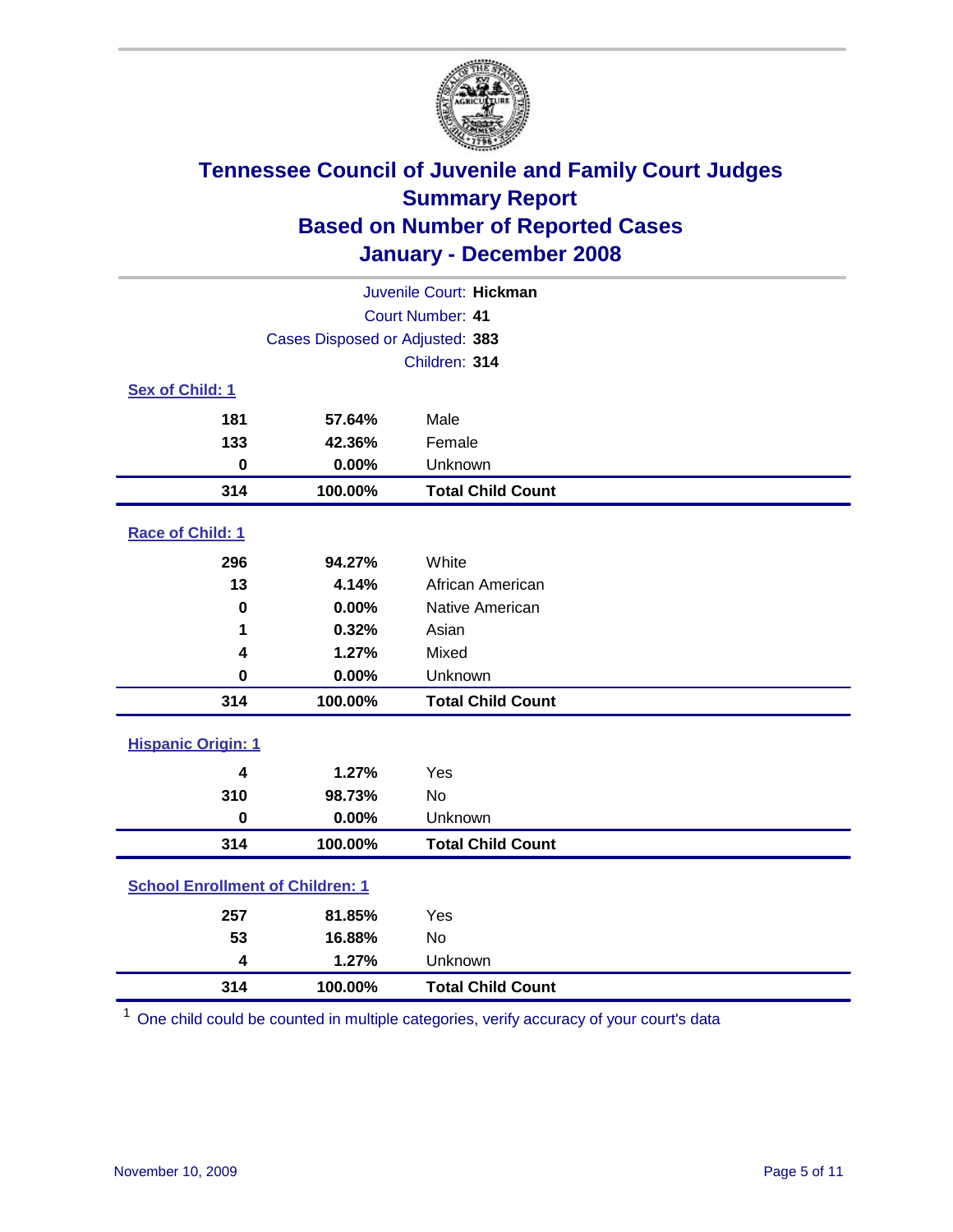

Court Number: **41** Juvenile Court: **Hickman** Cases Disposed or Adjusted: **383** Children: **314**

#### **Living Arrangement of Child at Time of Referral: 1**

| 314 | 100.00% | <b>Total Child Count</b>     |
|-----|---------|------------------------------|
| 2   | 0.64%   | Other                        |
| 1   | 0.32%   | Unknown                      |
| 4   | 1.27%   | Independent                  |
| 1   | 0.32%   | In an Institution            |
| 6   | 1.91%   | In a Residential Center      |
| 4   | 1.27%   | In a Group Home              |
| 23  | 7.32%   | With Foster Family           |
| 10  | 3.18%   | With Adoptive Parents        |
| 41  | 13.06%  | <b>With Relatives</b>        |
| 31  | 9.87%   | <b>With Father</b>           |
| 104 | 33.12%  | With Mother                  |
| 33  | 10.51%  | With Mother and Stepfather   |
| 2   | 0.64%   | With Father and Stepmother   |
| 52  | 16.56%  | With Both Biological Parents |
|     |         |                              |

#### **Type of Detention: 2**

| 383 | 100.00%  | <b>Total Detention Count</b> |  |
|-----|----------|------------------------------|--|
| 0   | $0.00\%$ | Other                        |  |
| 382 | 99.74%   | Does Not Apply               |  |
| 0   | $0.00\%$ | <b>Unknown</b>               |  |
| 0   | $0.00\%$ | <b>Psychiatric Hospital</b>  |  |
| 0   | $0.00\%$ | Jail - No Separation         |  |
| 0   | $0.00\%$ | Jail - Partial Separation    |  |
| 0   | $0.00\%$ | Jail - Complete Separation   |  |
| 1   | 0.26%    | Juvenile Detention Facility  |  |
| 0   | $0.00\%$ | Non-Secure Placement         |  |
|     |          |                              |  |

<sup>1</sup> One child could be counted in multiple categories, verify accuracy of your court's data

<sup>2</sup> If different than number of Cases (383) verify accuracy of your court's data.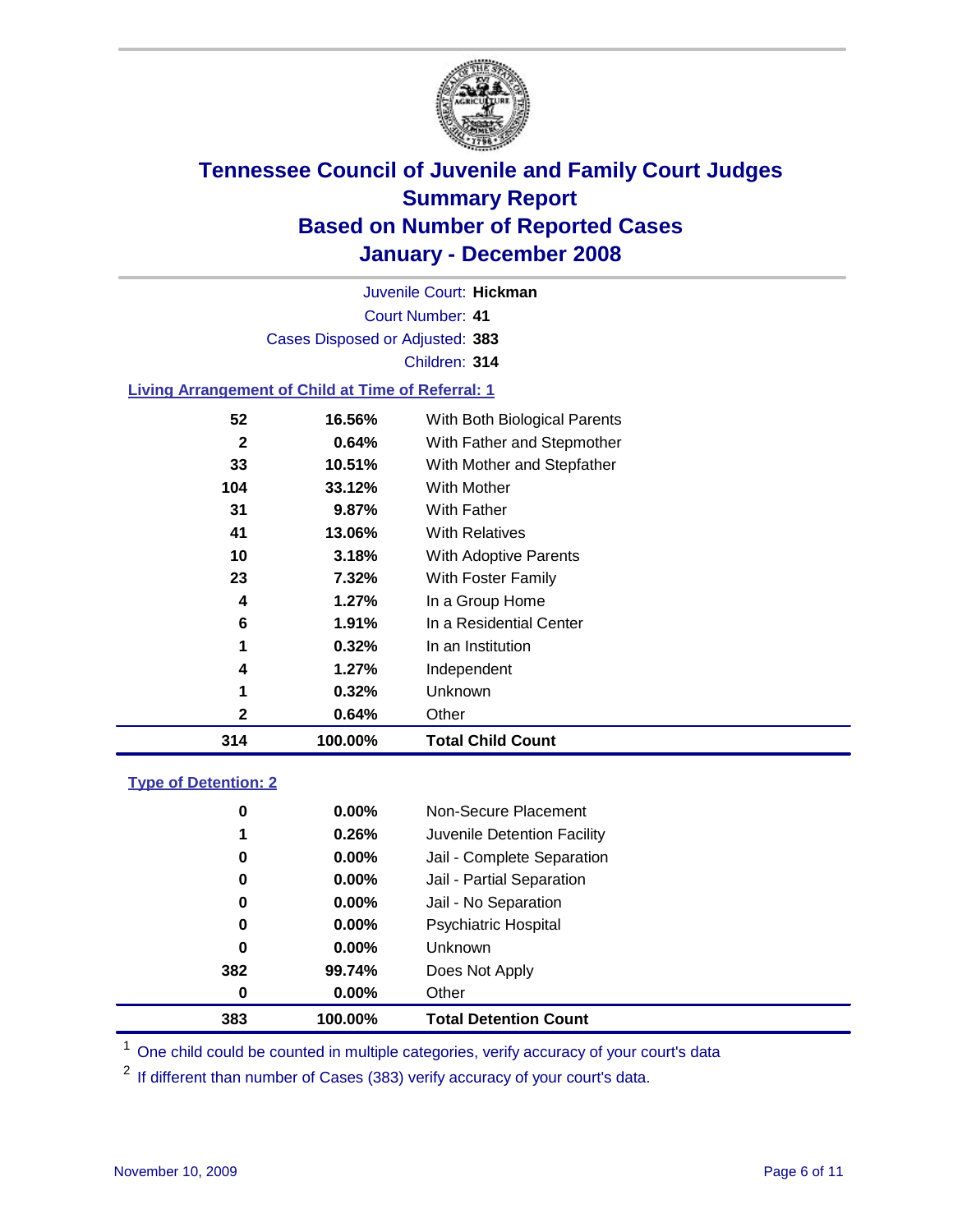

|                                                    | Juvenile Court: Hickman         |                                      |  |  |  |
|----------------------------------------------------|---------------------------------|--------------------------------------|--|--|--|
|                                                    | Court Number: 41                |                                      |  |  |  |
|                                                    | Cases Disposed or Adjusted: 383 |                                      |  |  |  |
|                                                    |                                 | Children: 314                        |  |  |  |
| <b>Placement After Secure Detention Hearing: 1</b> |                                 |                                      |  |  |  |
| 0                                                  | 0.00%                           | Returned to Prior Living Arrangement |  |  |  |
| $\bf{0}$                                           | 0.00%                           | Juvenile Detention Facility          |  |  |  |
|                                                    | 0.26%                           | Jail                                 |  |  |  |
| $\bf{0}$                                           | $0.00\%$                        | Shelter / Group Home                 |  |  |  |
| 0                                                  | 0.00%                           | <b>Foster Family Home</b>            |  |  |  |
| $\bf{0}$                                           | 0.00%                           | Psychiatric Hospital                 |  |  |  |
| 0                                                  | 0.00%                           | Unknown                              |  |  |  |
| 382                                                | 99.74%                          | Does Not Apply                       |  |  |  |
| $\bf{0}$                                           | 0.00%                           | Other                                |  |  |  |
| 383                                                | 100.00%                         | <b>Total Placement Count</b>         |  |  |  |
| <b>Intake Actions: 2</b>                           |                                 |                                      |  |  |  |
|                                                    |                                 |                                      |  |  |  |
| 370                                                | 86.65%                          | <b>Petition Filed</b>                |  |  |  |
| 23                                                 | 5.39%                           | <b>Motion Filed</b>                  |  |  |  |
| 30                                                 | 7.03%                           | <b>Citation Processed</b>            |  |  |  |
| $\bf{0}$                                           | 0.00%                           | Notification of Paternity Processed  |  |  |  |
| $\mathbf 2$                                        | 0.47%                           | Scheduling of Judicial Review        |  |  |  |
| $\mathbf 2$                                        | 0.47%                           | Scheduling of Administrative Review  |  |  |  |
| $\bf{0}$                                           | 0.00%                           | Scheduling of Foster Care Review     |  |  |  |
| $\bf{0}$                                           | 0.00%                           | Unknown                              |  |  |  |
| $\bf{0}$                                           | 0.00%                           | Does Not Apply                       |  |  |  |
| 0                                                  | 0.00%                           | Other                                |  |  |  |
| 427                                                | 100.00%                         | <b>Total Intake Count</b>            |  |  |  |

<sup>1</sup> If different than number of Cases (383) verify accuracy of your court's data.

<sup>2</sup> If different than number of Referral Reasons (427), verify accuracy of your court's data.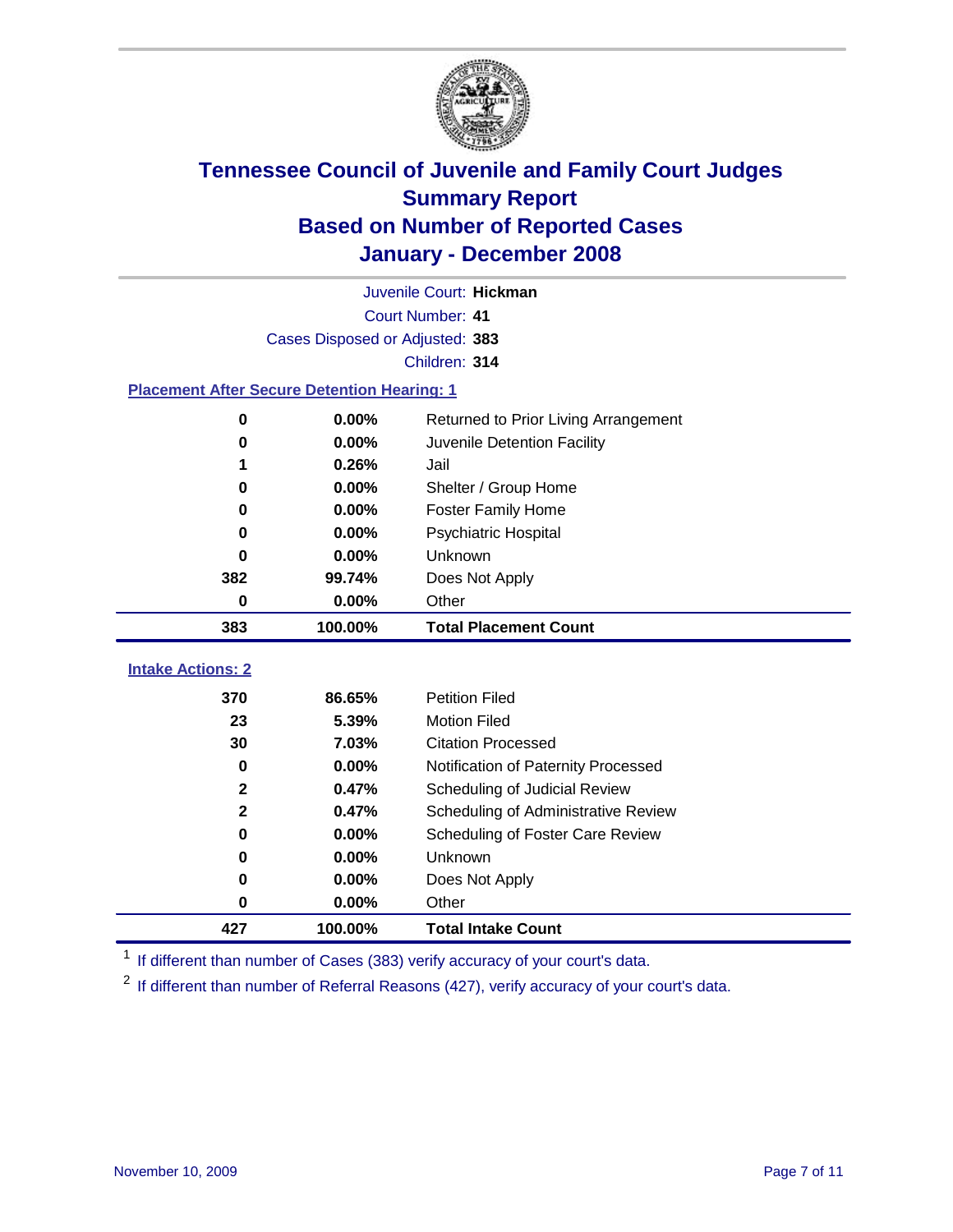

Court Number: **41** Juvenile Court: **Hickman** Cases Disposed or Adjusted: **383** Children: **314**

#### **Last Grade Completed by Child: 1**

| 314         | 100.00% | <b>Total Child Count</b> |
|-------------|---------|--------------------------|
| 1           | 0.32%   | Other                    |
| 6           | 1.91%   | Unknown                  |
| 0           | 0.00%   | Never Attended School    |
| 3           | 0.96%   | Graduated                |
| $\mathbf 2$ | 0.64%   | <b>GED</b>               |
| 0           | 0.00%   | Non-Graded Special Ed    |
| 6           | 1.91%   | 12th Grade               |
| 34          | 10.83%  | 11th Grade               |
| 30          | 9.55%   | 10th Grade               |
| 34          | 10.83%  | 9th Grade                |
| 43          | 13.69%  | 8th Grade                |
| 27          | 8.60%   | 7th Grade                |
| 13          | 4.14%   | 6th Grade                |
| 15          | 4.78%   | 5th Grade                |
| 12          | 3.82%   | 4th Grade                |
| 4           | 1.27%   | 3rd Grade                |
| 10          | 3.18%   | 2nd Grade                |
| 8           | 2.55%   | 1st Grade                |
| 9           | 2.87%   | Kindergarten             |
| 4           | 1.27%   | Preschool                |
| 53          | 16.88%  | Too Young for School     |

### **Enrolled in Special Education: 1**

| 314 | 100.00% | <b>Total Child Count</b> |  |
|-----|---------|--------------------------|--|
| 3   | 0.96%   | Unknown                  |  |
| 300 | 95.54%  | No                       |  |
| 11  | 3.50%   | Yes                      |  |
|     |         |                          |  |

<sup>1</sup> One child could be counted in multiple categories, verify accuracy of your court's data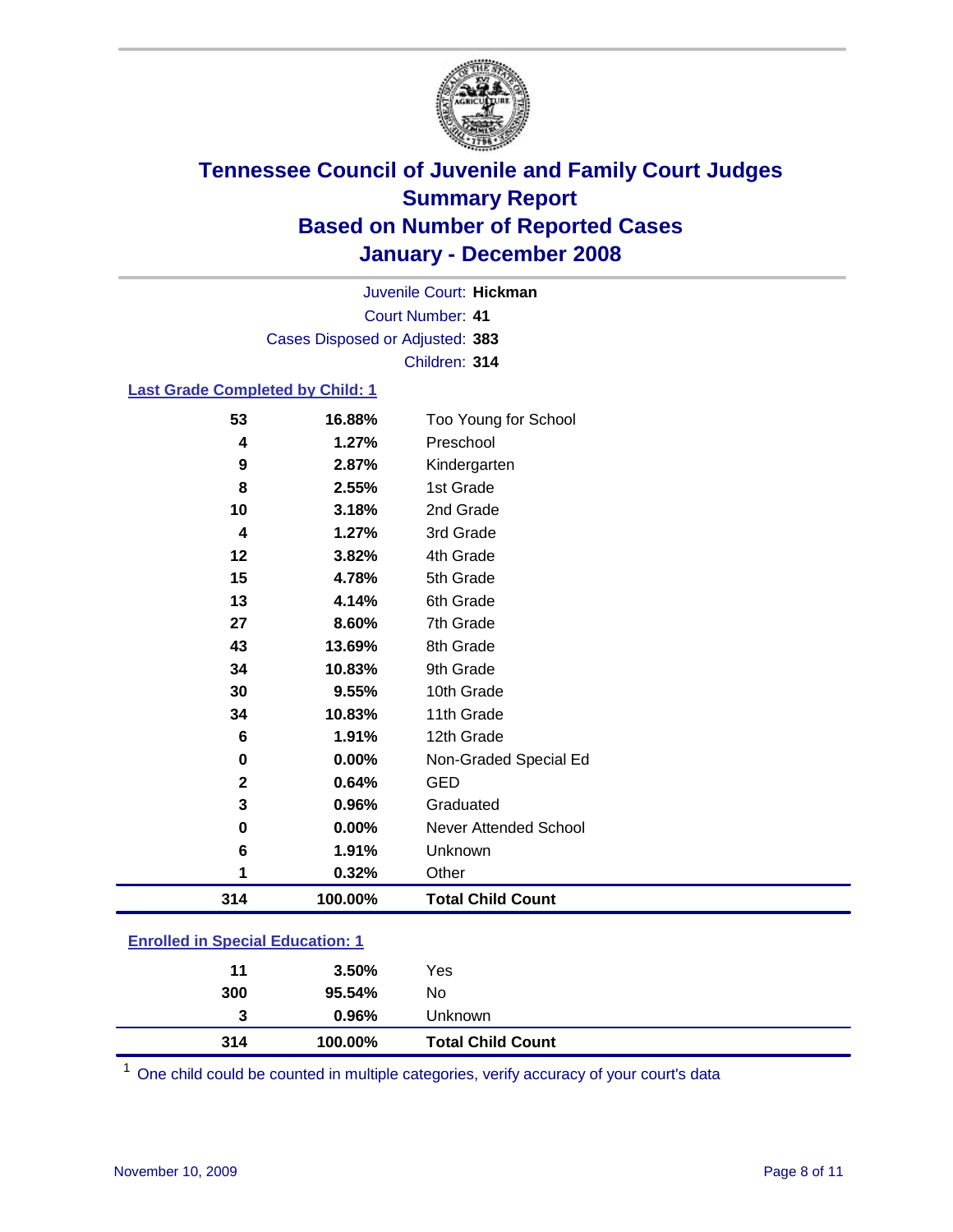

|                              | Juvenile Court: Hickman         |                           |  |  |
|------------------------------|---------------------------------|---------------------------|--|--|
|                              | Court Number: 41                |                           |  |  |
|                              | Cases Disposed or Adjusted: 383 |                           |  |  |
|                              |                                 | Children: 314             |  |  |
| <b>Action Executed By: 1</b> |                                 |                           |  |  |
| 422                          | 98.83%                          | Judge                     |  |  |
| 5                            | 1.17%                           | Referee                   |  |  |
| 0                            | $0.00\%$                        | <b>YSO</b>                |  |  |
| 0                            | 0.00%                           | Other                     |  |  |
| 0                            | 0.00%                           | Unknown                   |  |  |
| 427                          | 100.00%                         | <b>Total Action Count</b> |  |  |

#### **Formal / Informal Actions: 1**

| 89  | 20.84%   | Dismissed                                        |
|-----|----------|--------------------------------------------------|
| 76  | 17.80%   | Retired / Nolle Prosequi                         |
| 45  | 10.54%   | <b>Complaint Substantiated Delinquent</b>        |
| 10  | 2.34%    | <b>Complaint Substantiated Status Offender</b>   |
| 13  | 3.04%    | <b>Complaint Substantiated Dependent/Neglect</b> |
| 0   | $0.00\%$ | <b>Complaint Substantiated Abused</b>            |
| 0   | $0.00\%$ | <b>Complaint Substantiated Mentally III</b>      |
| 0   | $0.00\%$ | Informal Adjustment                              |
| 0   | $0.00\%$ | <b>Pretrial Diversion</b>                        |
| 1   | 0.23%    | <b>Transfer to Adult Court Hearing</b>           |
| 0   | $0.00\%$ | Charges Cleared by Transfer to Adult Court       |
| 169 | 39.58%   | Special Proceeding                               |
| 5   | 1.17%    | <b>Review Concluded</b>                          |
| 18  | 4.22%    | Case Held Open                                   |
| 1   | 0.23%    | Other                                            |
| 0   | $0.00\%$ | Unknown                                          |
| 427 | 100.00%  | <b>Total Action Count</b>                        |

<sup>1</sup> If different than number of Referral Reasons (427), verify accuracy of your court's data.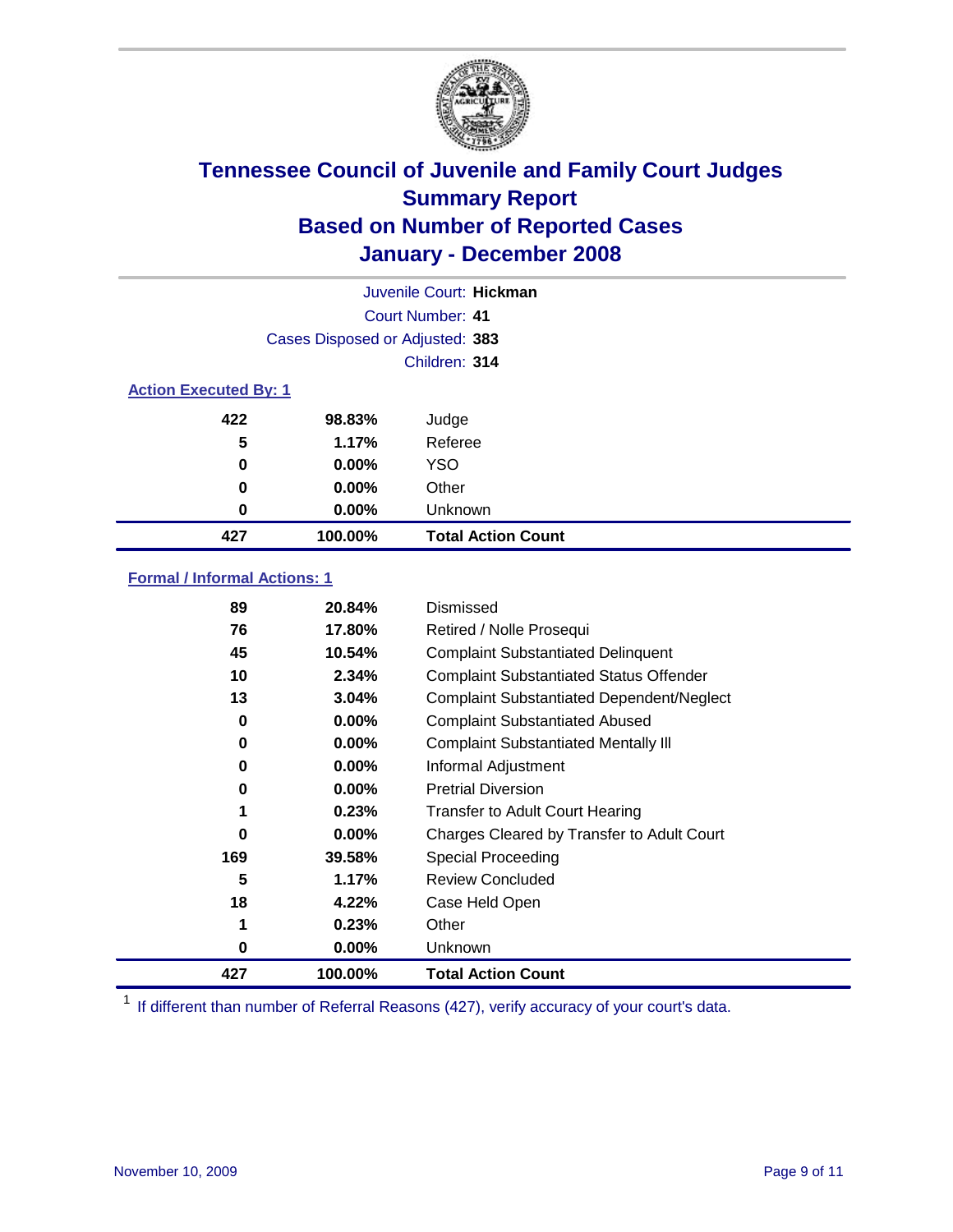

|                       |                                 | Juvenile Court: Hickman                               |
|-----------------------|---------------------------------|-------------------------------------------------------|
|                       |                                 | <b>Court Number: 41</b>                               |
|                       | Cases Disposed or Adjusted: 383 |                                                       |
|                       |                                 | Children: 314                                         |
| <b>Case Outcomes:</b> |                                 | There can be multiple outcomes for one child or case. |
| 88                    | 11.91%                          | <b>Case Dismissed</b>                                 |
| 52                    | 7.04%                           | Case Retired or Nolle Prosequi                        |
| 18                    | 2.44%                           | Warned / Counseled                                    |
| 32                    | 4.33%                           | Held Open For Review                                  |
| 9                     | 1.22%                           | Supervision / Probation to Juvenile Court             |
| 0                     | 0.00%                           | <b>Probation to Parents</b>                           |
| 3                     | 0.41%                           | Referral to Another Entity for Supervision / Service  |
| 11                    | 1.49%                           | Referred for Mental Health Counseling                 |
| 20                    | 2.71%                           | Referred for Alcohol and Drug Counseling              |
| 0                     | 0.00%                           | <b>Referred to Alternative School</b>                 |
| 0                     | 0.00%                           | Referred to Private Child Agency                      |
| 4                     | 0.54%                           | Referred to Defensive Driving School                  |
| 0                     | 0.00%                           | Referred to Alcohol Safety School                     |
| 1                     | 0.14%                           | Referred to Juvenile Court Education-Based Program    |
| 1                     | 0.14%                           | Driver's License Held Informally                      |
| 0                     | 0.00%                           | <b>Voluntary Placement with DMHMR</b>                 |
| 0                     | 0.00%                           | <b>Private Mental Health Placement</b>                |
| 0                     | 0.00%                           | <b>Private MR Placement</b>                           |
| 0                     | 0.00%                           | Placement with City/County Agency/Facility            |
| 0                     | 0.00%                           | Placement with Relative / Other Individual            |
| 4                     | 0.54%                           | Fine                                                  |
| 48                    | 6.50%                           | <b>Public Service</b>                                 |
| 9                     | 1.22%                           | Restitution                                           |
| 0                     | 0.00%                           | <b>Runaway Returned</b>                               |
| 5                     | 0.68%                           | No Contact Order                                      |
| $\boldsymbol{0}$      | 0.00%                           | Injunction Other than No Contact Order                |
| 0                     | 0.00%                           | <b>House Arrest</b>                                   |
| 8                     | 1.08%                           | <b>Court Defined Curfew</b>                           |
| 0                     | 0.00%                           | Dismissed from Informal Adjustment                    |
| 0                     | 0.00%                           | <b>Dismissed from Pretrial Diversion</b>              |
| 0                     | 0.00%                           | Released from Probation                               |
| 1                     | 0.14%                           | <b>Transferred to Adult Court</b>                     |
| 0                     | 0.00%                           | <b>DMHMR Involuntary Commitment</b>                   |